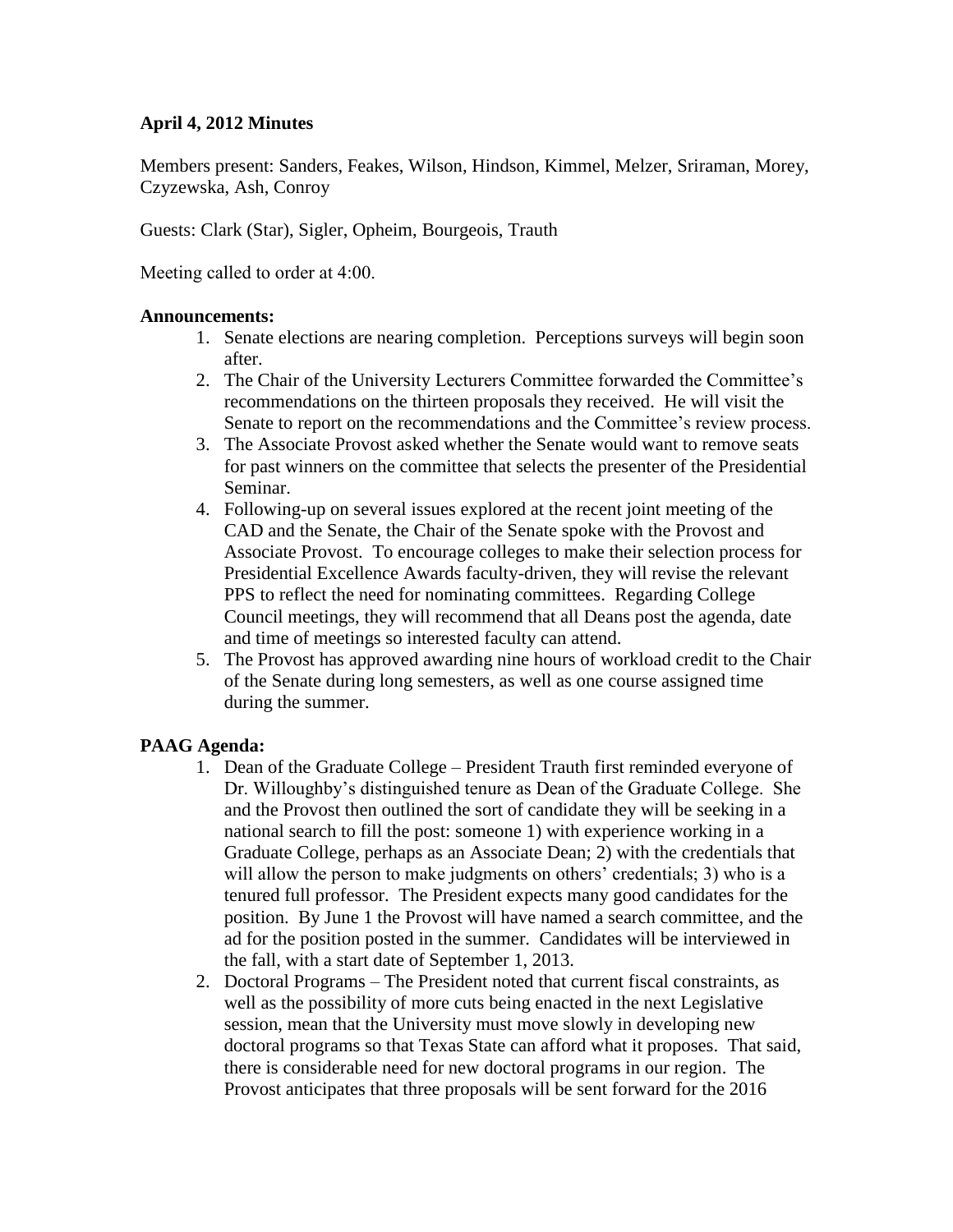timetable, and that one proposal – for a Doctorate in Nursing Practice – may go forward out of cycle. However, an MS in Nursing may be proposed before the DNS. There are several other doctorates the Administration supports for development, and for which a number of faculty have been hired so that departments build a qualified faculty in support of proposals. The most important key to the University's success in obtaining new doctoral programs, the President explained, is how many students we graduate from our current doctoral programs.

- 3. Graduate Instructional Assistantships / Scholarships Both the Provost and the President agreed that stipends across campus are too low, but explained that the funds for increases must come from the same pool as money for new faculty lines and staff positions. Low stipends affect the quality of students we can attract for our graduate programs, as well as how quickly students can progress through their programs. The Provost plans to stress at his April 10 Strategic Planning forum the need for increases, but cannot make promises in this economic climate. Even so, a few programs such as the MFA in Creative Writing are nationally competitive and thus have unique needs for stipend increases; he plans to explore this in coming months. Asked about the possibility of increasing scholarships for graduate students, the President explained that most donor dollars are for undergraduate scholarships. However, TRIP money, which provides matching funds for donations to Emerging Research Universities, is available for graduate scholarships. For instance, the University has submitted a request for TRIP funds to supplement the recent Rose Endowment for the MFA program.
- 4. Student Debt Among the issues the President believes may be of interest to the Legislature in future is the perception that students leave college with exorbitant student debt. She noted that in the last cohort to graduate from Texas State, the average debt of those who had student debt was \$20,000, and the average for all students was \$12,000. She further noted that the disproportionate amount of student debt in the US was among students graduating from private institutions.
- 5. Other issues A Senator urged the President and Provost to consider in their Strategic Planning the needs of adjunct faculty. The President thanked faculty for their participation in the Family Campaign, which is ongoing.

### **BREAK**

**PAAG Follow-up:** Discussions centered on the Administration's plans for doctoral programs and the issue of GA stipends.

**University Curriculum Committee Recommendations:** The Senate voted to approve the UCC's recommendations.

**Chair Evaluation Results:** The Council of Chairs is concerned about how rankings are determined, since they are based upon the response to one survey question in the Perception of Chairs Survey that asks respondents to offer an overall rating of their